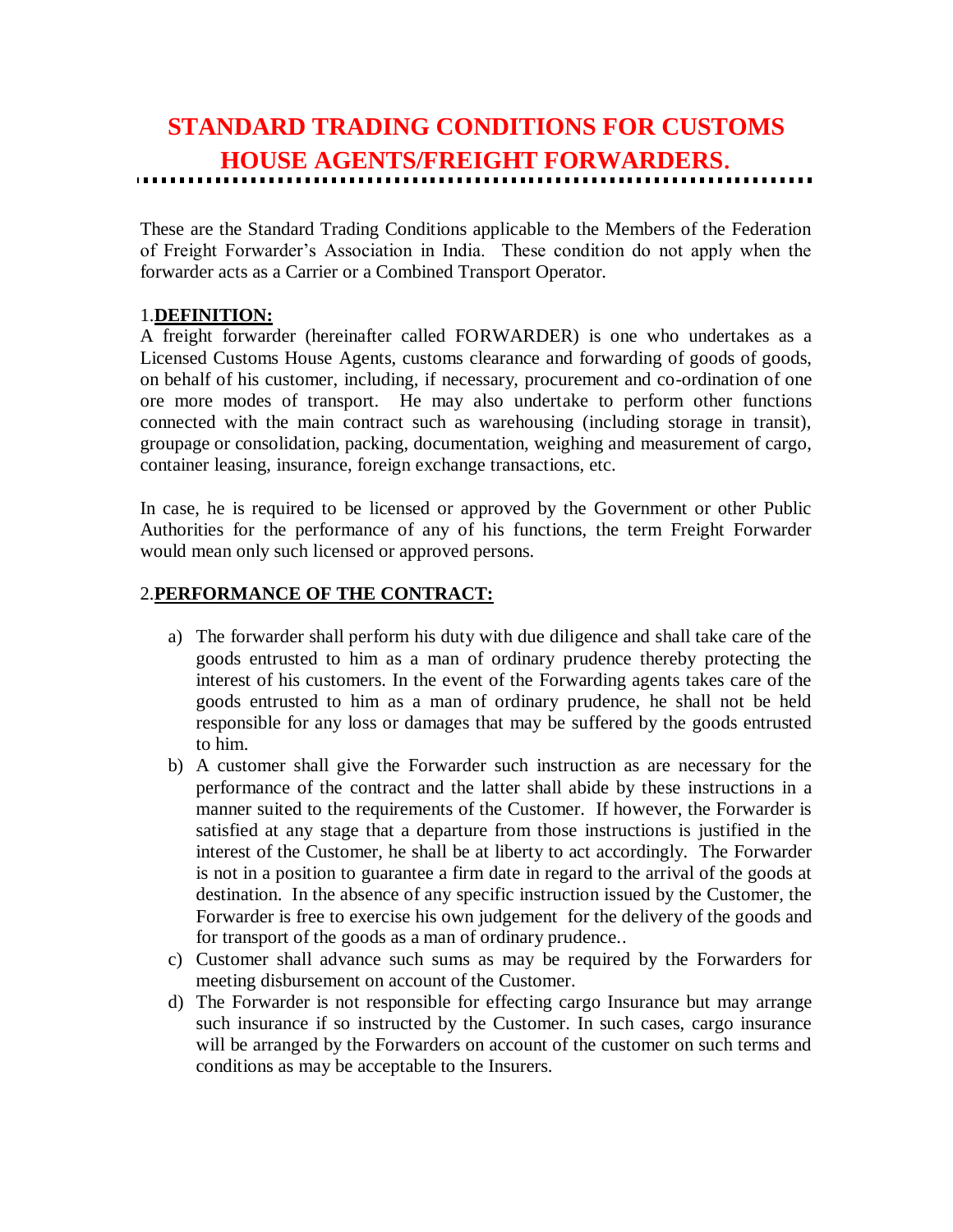## 3.**LIABILITY OF FREIGHT FORWARDER:**

- a) The Forwarder is liable only for his own faults attributable to himself or his employees.
- b) The Forwarder shall not be liable to the Customer for consequential loss or loss of market however caused.
- c) The Forwarder shall not be liable for acts or omission of the third parties such as Re-Forwarders, Carrier, etc provided he has shown due diligence in the choice of such third parties. If it can be proved that he had not done so, his liability shall not exceed that of any third party held liable whom he had contracted with.
- d) The liability of the Forwarder for loss of or damage to goods will be fixed on the basis of the market value of the goods at the time of acceptance by the Freight Forwarders and will not under any circumstances, exceed that mark value or a sum at the rate of Rs. 15/- per kilo of the gross weight of the goods lost or damaged, whichever is less subject of a maximum of Rs. 15,000/- (Rupees fifteen thousand only)for each occurrence of loss.
- e) The Forwarder may arrange/provide Road Transport for customers and in such event, the Forwarders shall not be held responsible as carrier or assume the liability of a carrier.
- f) In the event of the liability of the Forwarder being sought to be varied, the variation shall only be affected by a written document signed by the Forwarder. In the absence of such a documents, the liability of the Forwarder shall be governed as provided herein.

## 4) **RIGHT TO LIEN AND DETENTION:**

- a) Constituent shall pay the bills presented by the Forwarder within 15 days of their presentation, failing which penal interest at 3% above Bank's lending rate of interest shall become due and payable.
- b) The Forwarder has a right to lien and a right of detention over the goods or other securities and effects laying within his power of disposal in respect of any amount whether already due for payment or not which the Forwarder is entitled to receive in respect of services to the Customer. In exercise of the lien under this Clause, the Forwarder shall be entitled to dispose of the goods, either by Public or Private sales upon which lien is exercised, to recover his dues, provided that he gives a written notice of at least 7 days to the Customer of his intention to do so. The Forwarder is entitled to recover all the balance amount from the Customer after recovery of the dues by the sale of the goods under this Clause and the right exercised by the Forwarder under this Clause shall not be deemed to have been waiver of his right to take further legal steps to recover his total dues.